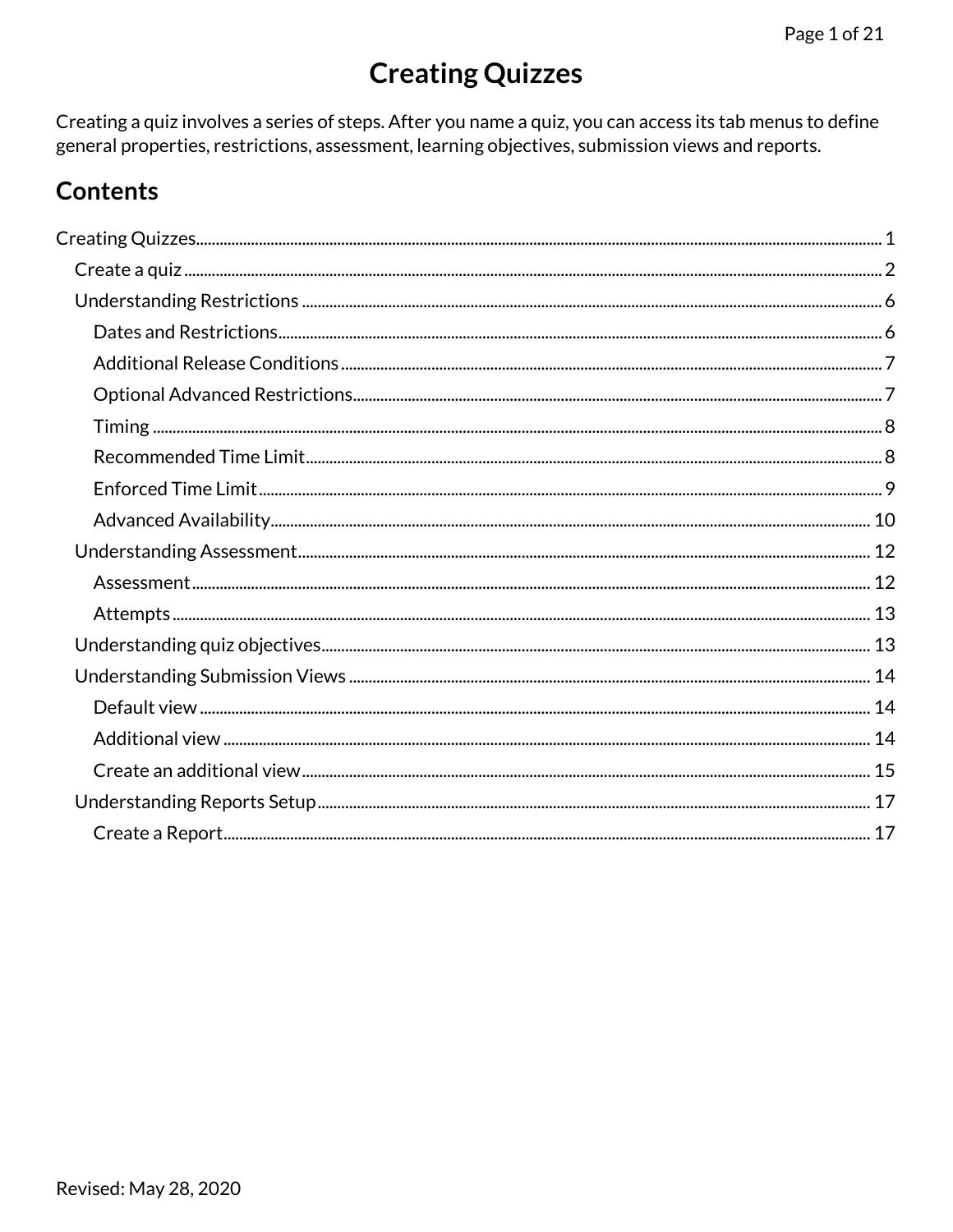## <span id="page-1-0"></span>**Create a quiz**

**Step 1:** From the navigation bar, select **Quizzes.**



**Step 2:** On the **Manage Quizzes** page, select **New Quiz**.

| <b>Manage Quizzes</b> | <b>Question Library</b> | <b>Statistics</b>   |  |
|-----------------------|-------------------------|---------------------|--|
| <b>New Quiz</b>       | <b>Edit Categories</b>  | More Actions $\vee$ |  |
|                       |                         |                     |  |
|                       |                         |                     |  |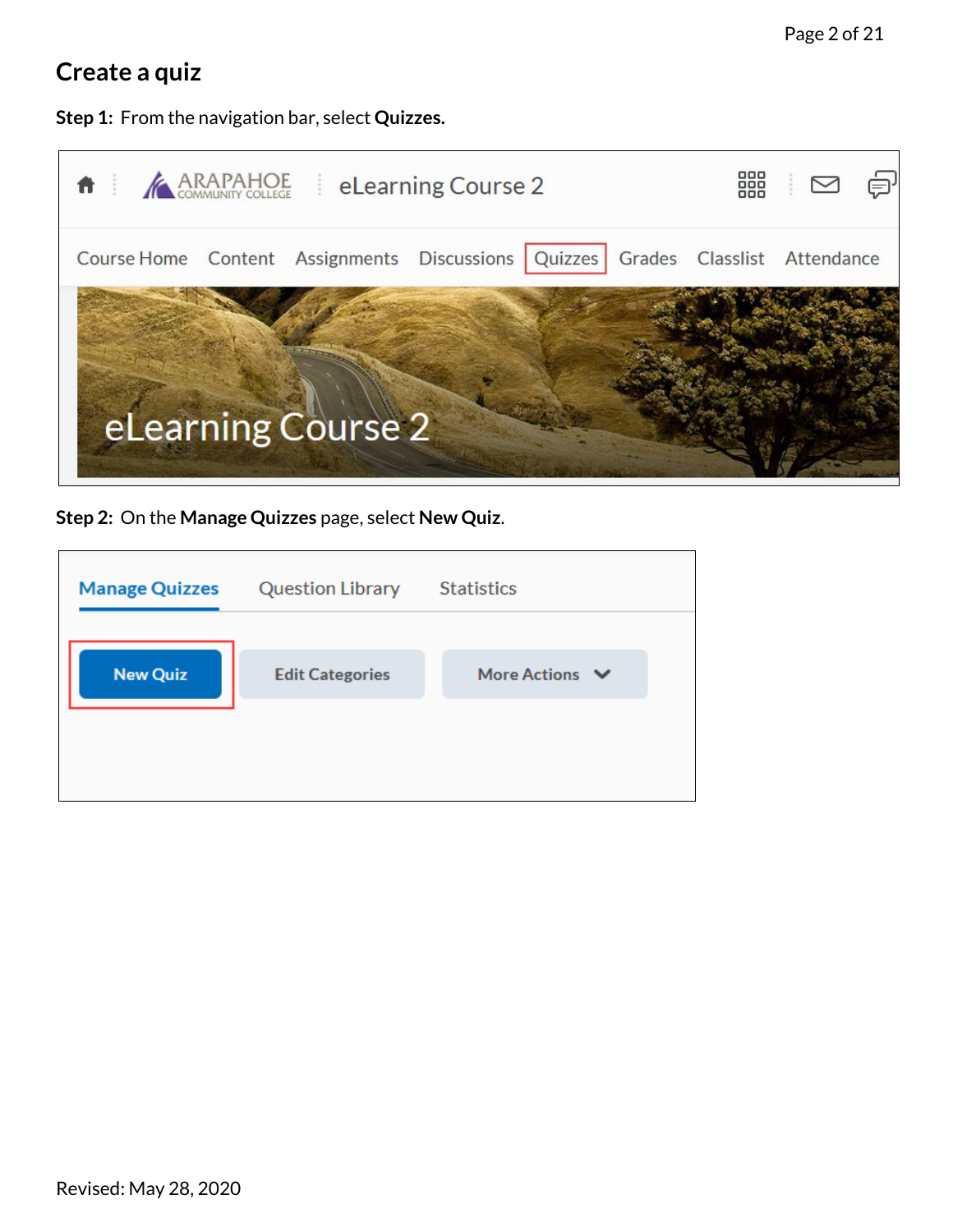**Step 3**: Enter a **Name** for the quiz.

**Step 4**: Select a **Category** from the dropdown menu (optional) if you want to group your quiz with an existing category. If you have not set up categories for your quiz, you can also select **add category** to create a new category.

Select **Add/Edit Questions** to start adding your questions.

| New Quiz v                                       |                     |            |                                  |                         |                      |
|--------------------------------------------------|---------------------|------------|----------------------------------|-------------------------|----------------------|
| Properties                                       | <b>Restrictions</b> | Assessment | Objectives                       | <b>Submission Views</b> | <b>Reports Setup</b> |
| General                                          |                     |            |                                  |                         |                      |
| Name <sup>*</sup><br>Week 1 Quiz                 |                     |            |                                  |                         |                      |
| Category<br>no category                          |                     |            | [add category] @<br>$\checkmark$ |                         |                      |
| <b>Quiz Questions</b>                            |                     |            |                                  |                         |                      |
| This quiz is empty.<br><b>Add/Edit Questions</b> |                     |            |                                  |                         |                      |

You can now create **New** questions using the appropriate options (question type) from the dropdown menu.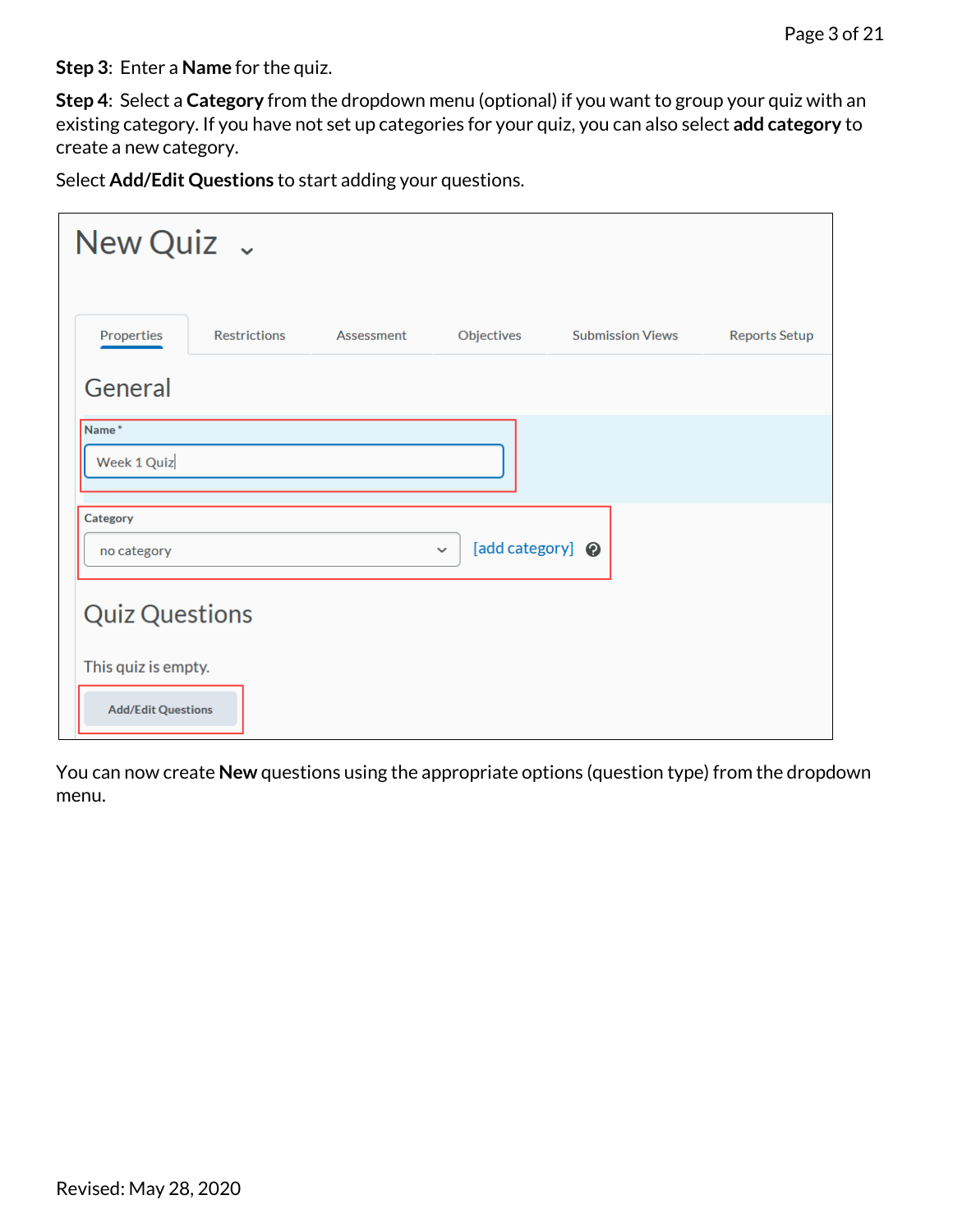If you have existing questions in the **Question Library** that you would like to include in this quiz, select the **Import** button. When you have finished creating or importing questions, select **Done Editing Questions.**

| $\wedge$ | Week 1 Quiz<br>Import $\vee$<br>New $\vee$ |                                     | $\checkmark$ | $\bigcirc$ Help<br><b>C</b> Settings<br><b>Done Editing Questions</b> |
|----------|--------------------------------------------|-------------------------------------|--------------|-----------------------------------------------------------------------|
|          | Section                                    |                                     |              |                                                                       |
|          | <b>Question Pool</b>                       | jestions contained in this section. |              |                                                                       |
|          | True or False Question (T/F)               |                                     |              |                                                                       |
|          | Multiple Choice Question (MC)              |                                     |              |                                                                       |
|          | Multi-Select Question (M-S)                |                                     |              |                                                                       |
|          | <b>Written Response Question (WR)</b>      |                                     |              |                                                                       |
|          | <b>Short Answer Question (SA)</b>          |                                     |              |                                                                       |
|          | Multi-Short Answer Question (MSA)          |                                     |              |                                                                       |
|          | Fill in the Blanks Question (FIB)          |                                     |              |                                                                       |
|          | <b>Matching Question (MAT)</b>             |                                     |              |                                                                       |
|          | <b>Ordering Question (ORD)</b>             |                                     |              |                                                                       |
|          | Arithmetic Question (2+2)                  |                                     |              |                                                                       |
|          | Significant Figures (x10)                  |                                     |              |                                                                       |

**Step 5:** To add a **Description/Introduction** to the quiz, select **Expand description / introduction**. To add a Page Header/Footer, select **Expand page header / footer** (both optional).

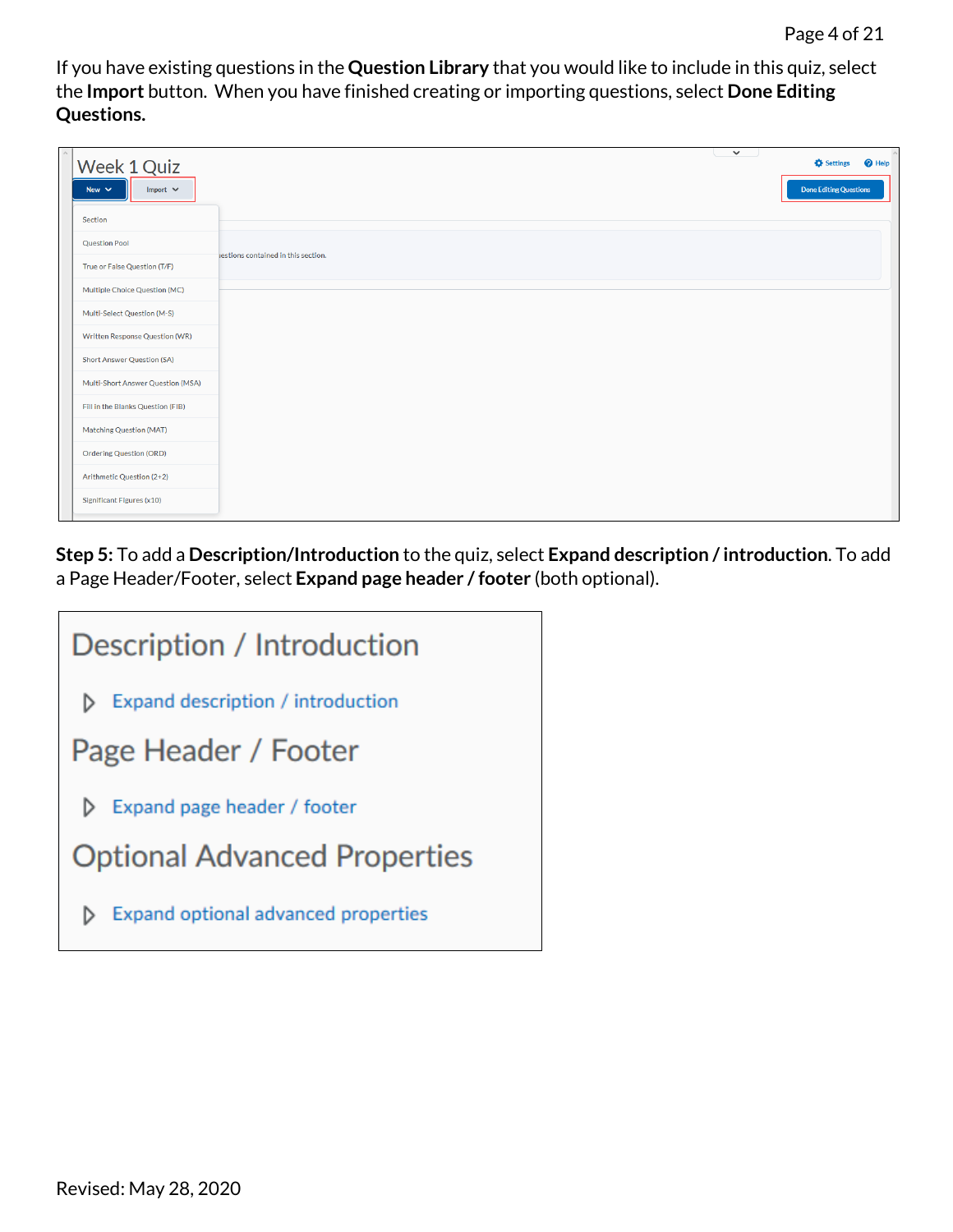**Step 6:** Select **Optional Advanced Properties** to select from the following options:

- **Allow hints**: Allows users to access hints to questions.
- **Disable right click**: (Ctrl-select on a Mac) Prevents users from printing quiz questions by rightclicking on a question when taking a quiz.
- **Note**: This option is not compatible with Macs when using Internet Explorer or Safari.)
- **Disable pager and alerts**: Users cannot access the Pager tool if they have a quiz attempt in progress.
- **Notification Email:** The email address or comma-separated list of email addresses specified in this field receive a message each time a user completes a quiz attempt.
- Select **Save** to save your changes before going to the **Restrictions** tab.

| <b>Optional Advanced Properties</b>     |  |
|-----------------------------------------|--|
| Collapse optional advanced properties   |  |
| <b>Allow hints</b>                      |  |
| Disable right click $\odot$             |  |
| Disable pager and alerts $\odot$        |  |
| <b>Notification Internal Message</b>    |  |
| <b>Save and Close</b><br>Save<br>Cancel |  |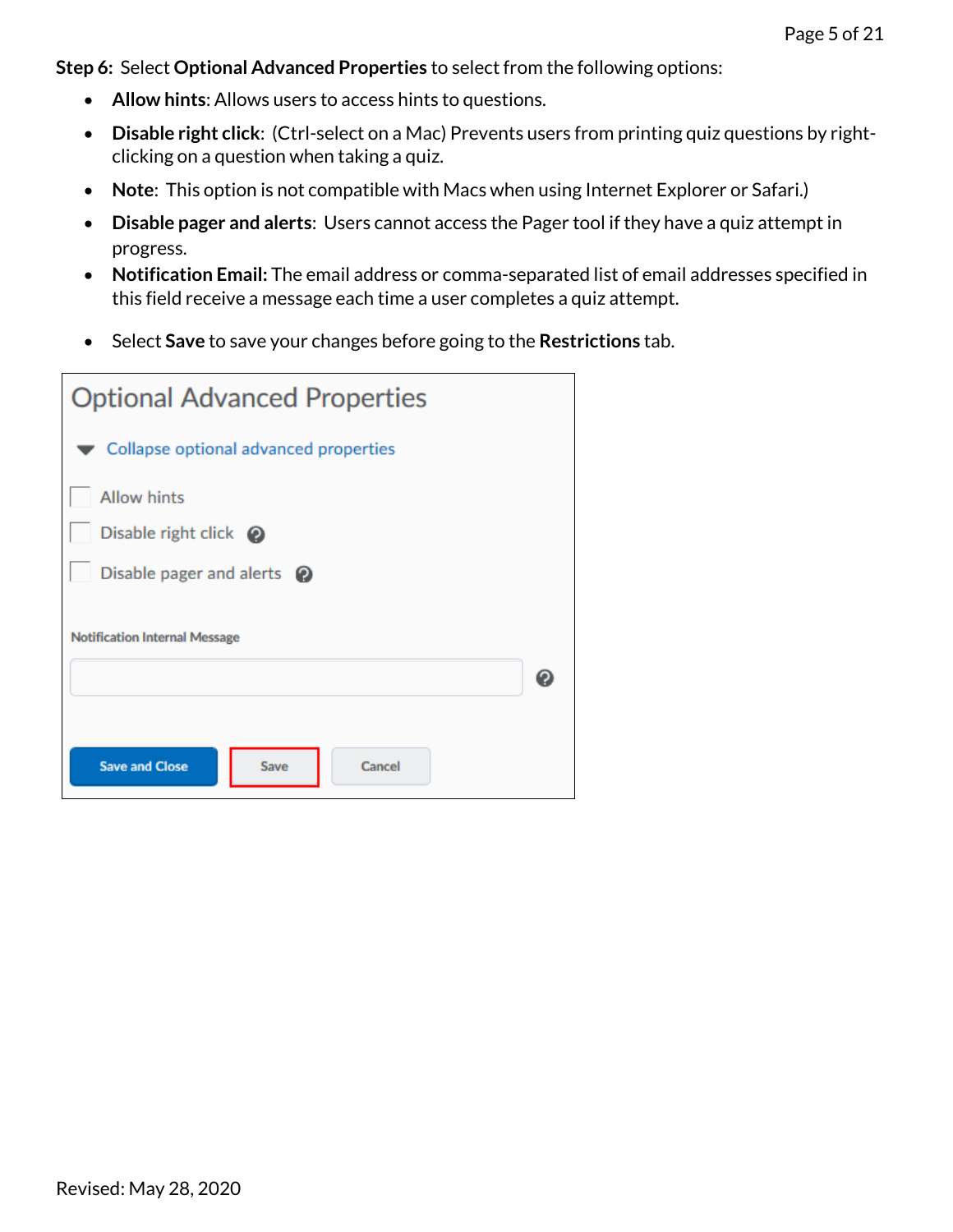## <span id="page-5-0"></span>**Understanding Restrictions**

### <span id="page-5-1"></span>**Dates and Restrictions**

Unchecking the **Hide from Users** box allows users to see and take a quiz. You can specify a date range for which the quiz is available to users. You can also add quizzes associated with a date to your course calendar.

<span id="page-5-2"></span>

| Properties             | <b>Restrictions</b>           | Assessment | Objectives |
|------------------------|-------------------------------|------------|------------|
| <b>Hide from Users</b> |                               |            |            |
| <b>Due Date</b>        |                               |            |            |
| <b>Has Due Date</b>    |                               |            |            |
| 6/4/2020               | 2:34 PM                       | Now        |            |
|                        | <b>United States - Denver</b> |            |            |
| <b>Availability</b>    |                               |            |            |
| <b>Has Start Date</b>  |                               |            |            |
| 5/28/2020              | 8:34 AM                       | Now        |            |
|                        | <b>United States - Denver</b> |            |            |
| <b>Has End Date</b>    |                               |            |            |
| 6/4/2020               | 2:34 PM                       | Now        |            |
|                        | United States - Denver        |            |            |
| Display In Calendar    |                               |            |            |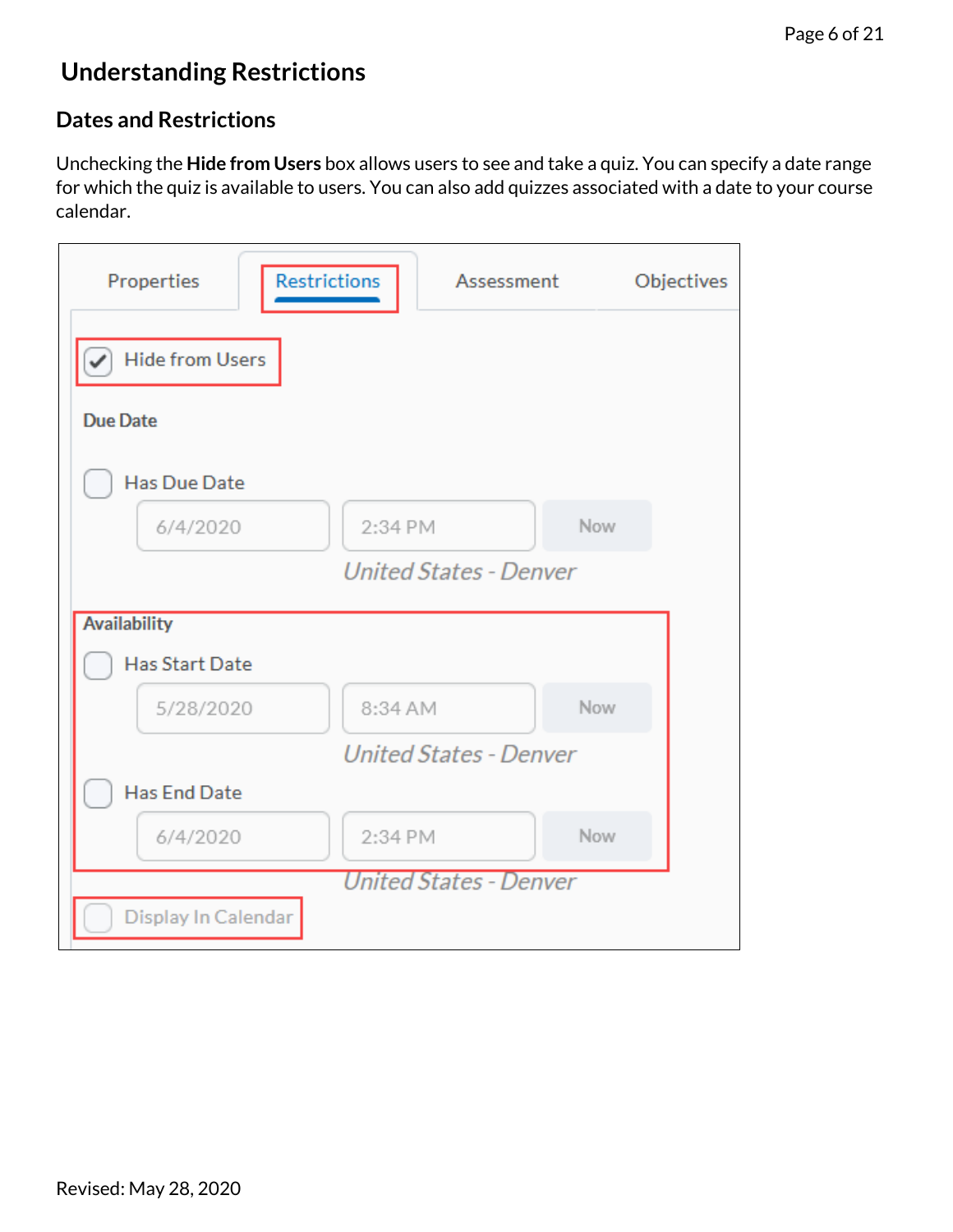### **Release Conditions**

Create new, or attach existing release conditions if you want a quiz to be available to users only after they fulfill other specified tasks. Examples of release conditions include completing an Assignments submission, scoring a specified grade in a particular quiz, completing a survey, and being enrolled in a particular section. You can edit and change release conditions by selecting the **Remove** icon or **Remove All Conditions**.

| <b>Release Conditions</b> |                                                |                              |
|---------------------------|------------------------------------------------|------------------------------|
| <b>Attach Existing</b>    | <b>Create and Attach</b>                       | <b>Remove All Conditions</b> |
|                           | There are no conditions attached to this item. |                              |

## <span id="page-6-0"></span>**Optional Advanced Restrictions**

To specify additional quiz restrictions, select **Expand optional advanced restrictions**.

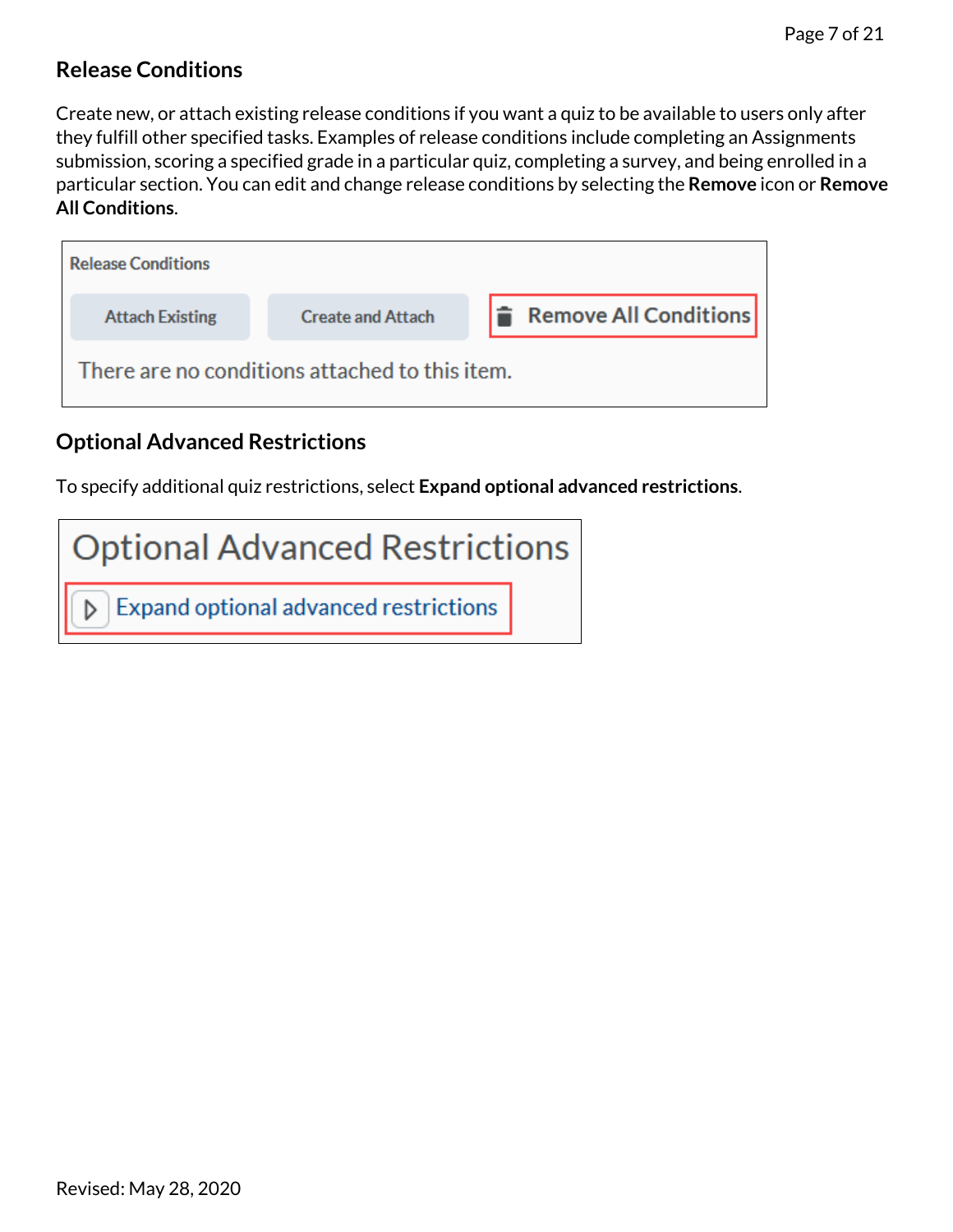- **Password**: To access a quiz, users must enter the same password you specify here.
- **IP Restriction**: Users can only access a quiz from the IP address you specify here. Leave fields blank to allow multiple IP address access points. Select **Add new IP Range** to add Start and End addresses.

| <b>Optional Advanced Restrictions</b>         |                     |        |  |
|-----------------------------------------------|---------------------|--------|--|
| Collapse optional advanced restrictions       |                     |        |  |
| Password                                      |                     |        |  |
|                                               | ℯ                   |        |  |
| <b>IP Restriction (IPv4)</b>                  |                     |        |  |
| <b>IP Range Start</b>                         | <b>IP Range End</b> | Delete |  |
| No IP Ranges have been defined for this Quiz. |                     |        |  |
|                                               |                     |        |  |
| <b>Add new IP Range</b>                       |                     |        |  |

#### <span id="page-7-0"></span>**Timing**

You can specify a time limit that will be either recommended or enforced when users take the quiz.

### <span id="page-7-1"></span>**Recommended Time Limit**

| <b>Timing</b>                                                |
|--------------------------------------------------------------|
| <b>Enforced Time Limit</b><br><b>Recommended Time Limit</b>  |
| minute(s)<br>120<br>Will be displayed before the quiz starts |
| Show clock                                                   |

Select this option to give students an unlimited amount of time to complete the quiz but provide a recommended length of time.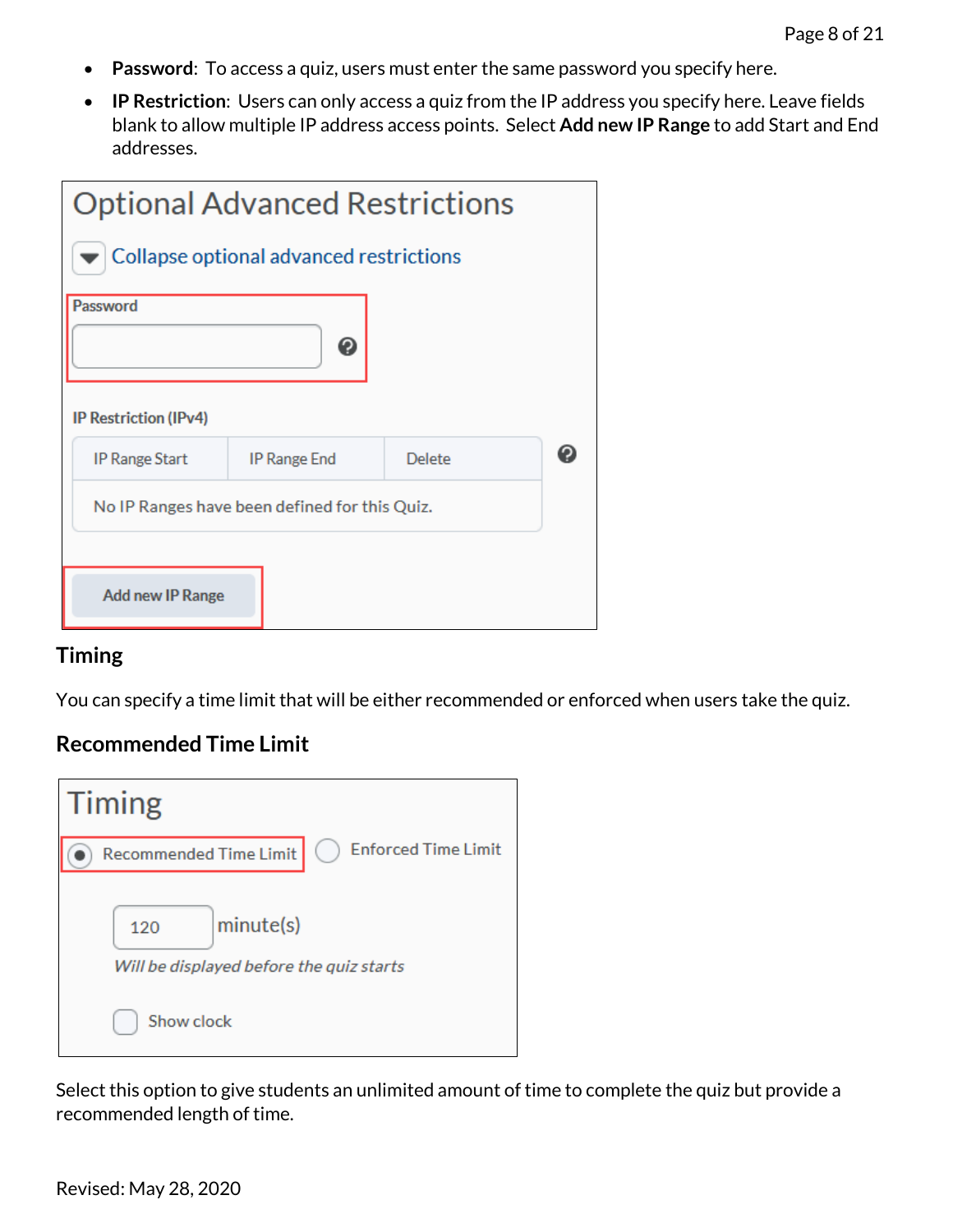## <span id="page-8-0"></span>**Enforced Time Limit**

Select this option to enforce a set amount of time to complete the quiz.

**Time Limit:** Enter a time limit for your quiz. The default time limit is 120 minutes.

**Grace Period**: Enter a grace period to allow users to submit their quiz without a late flag after the quiz time limit expires.

**Exceeded Time Limit Behavior:** If the student has not submitted the quiz by the end of the grace period, the quiz is flagged as having exceeded the time limit. You can choose from the following options:

- **Allow the student to continue working**: Student can continue working on the quiz attempt.
- **Prevent the student from making further changes**: Student can submit the quiz attempt without making further changes.

**Allow the student to continue working, but automatically score the attempt as zero after an extended deadline:** Student can continue working. Quiz will be automatically scored as zero after the specified limit.

<span id="page-8-1"></span>

| <b>Timing</b>                                                                                                                                                                                                 |
|---------------------------------------------------------------------------------------------------------------------------------------------------------------------------------------------------------------|
| <b>Enforced Time Limit</b><br><b>Recommended Time Limit</b>                                                                                                                                                   |
| <b>Time Limit</b><br><b>Grace Period</b><br>minute(s) before flagged as exceeded time limit<br>minute(s)<br>5<br>120                                                                                          |
| <b>Exceeded Time Limit Behaviour</b><br>After the grace period, flag the quiz attempt as exceeded time limit, and<br>Allow the student to continue working<br>Prevent the student from making further changes |
| Allow the student to continue working, but automatically score the attempt as zero after an extended deadline.<br><b>Extended Deadline</b><br>minute(s) after the grace period ends<br>1<br>$\checkmark$      |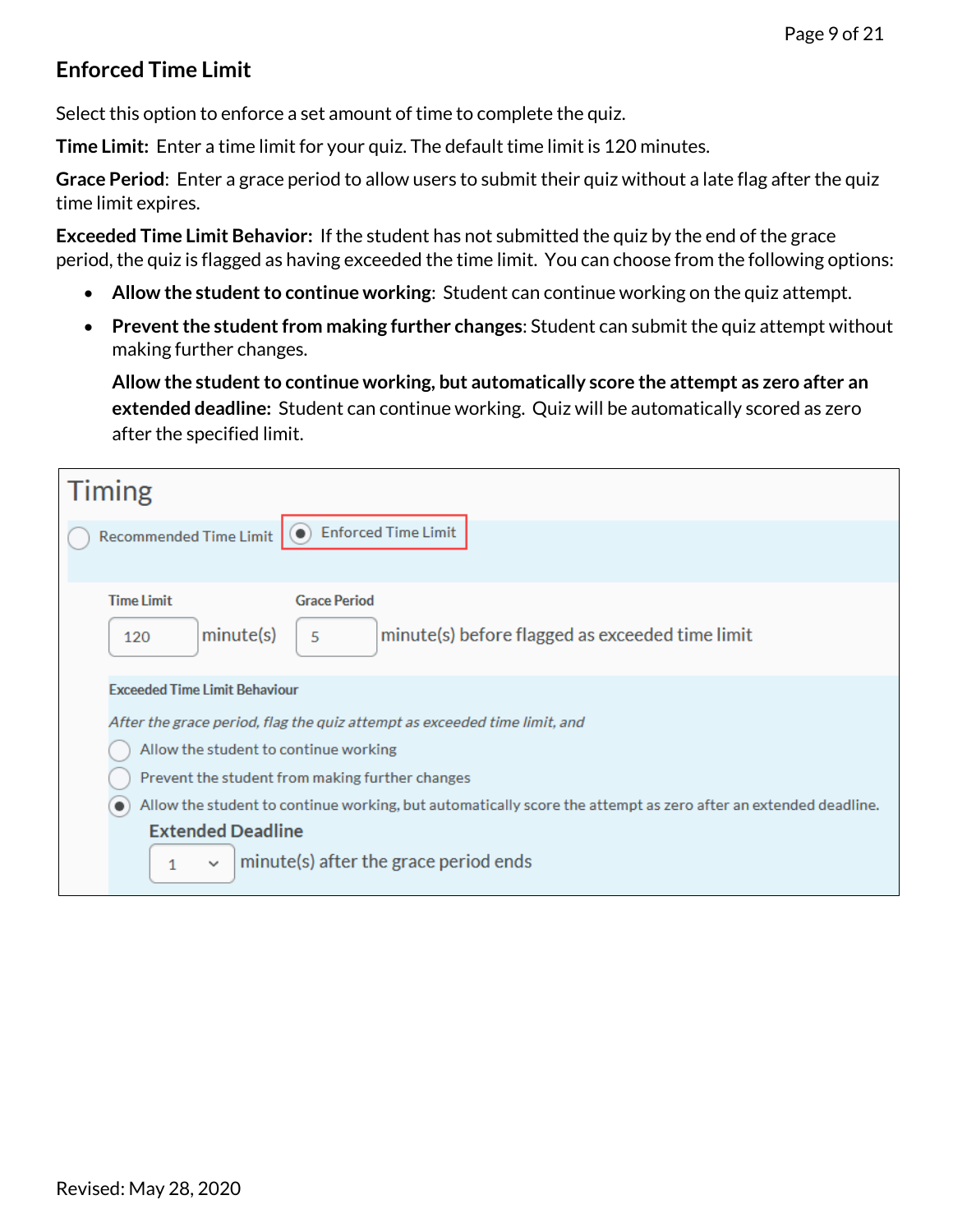## **Advanced Availability**

You can search and assign specific users a different set of quiz availability dates and late submission properties. Special access properties enable you to increase the time limit for special-needs users and allow different start and end dates for individual users.

**Step 1:** Select **Add Users to Special Access**.



**Step 2:** Select the **Special Access Properties** you would like to assign. You will be able to modify the **Due Date**, **Availability**, **Timing**, and number of **Attempts** allowed.

| Add Special Access to Quiz: Week 1 Quiz                                                           |                               |                            |  |
|---------------------------------------------------------------------------------------------------|-------------------------------|----------------------------|--|
| <b>Special Access Properties</b><br><b>Due Date</b>                                               |                               |                            |  |
| <b>Has Due Date</b>                                                                               |                               |                            |  |
| 6/4/2020                                                                                          | 3:07 PM                       | Now                        |  |
|                                                                                                   | <b>United States - Denver</b> |                            |  |
| <b>Availability</b>                                                                               |                               |                            |  |
| <b>Has Start Date</b>                                                                             |                               |                            |  |
| 5/28/2020                                                                                         | 9:07 AM                       | Now                        |  |
|                                                                                                   | <b>United States - Denver</b> |                            |  |
| <b>Has End Date</b>                                                                               |                               |                            |  |
| 6/4/2020                                                                                          | 3:07 PM                       | <b>Now</b>                 |  |
|                                                                                                   | <b>United States - Denver</b> |                            |  |
| <b>Timing</b>                                                                                     |                               |                            |  |
| No changes                                                                                        | <b>Recommended Time Limit</b> | <b>Enforced time limit</b> |  |
|                                                                                                   |                               |                            |  |
| <b>Attempts</b>                                                                                   |                               |                            |  |
| Override attempts allowed                                                                         |                               |                            |  |
|                                                                                                   |                               |                            |  |
| <b>Attempts Allowed</b>                                                                           |                               |                            |  |
| 1                                                                                                 | Apply                         |                            |  |
| Optional Advanced Attempt Conditions will appear if a number of attempts from 2 to 10 is applied. |                               |                            |  |
|                                                                                                   |                               |                            |  |

Revised: May 28, 2020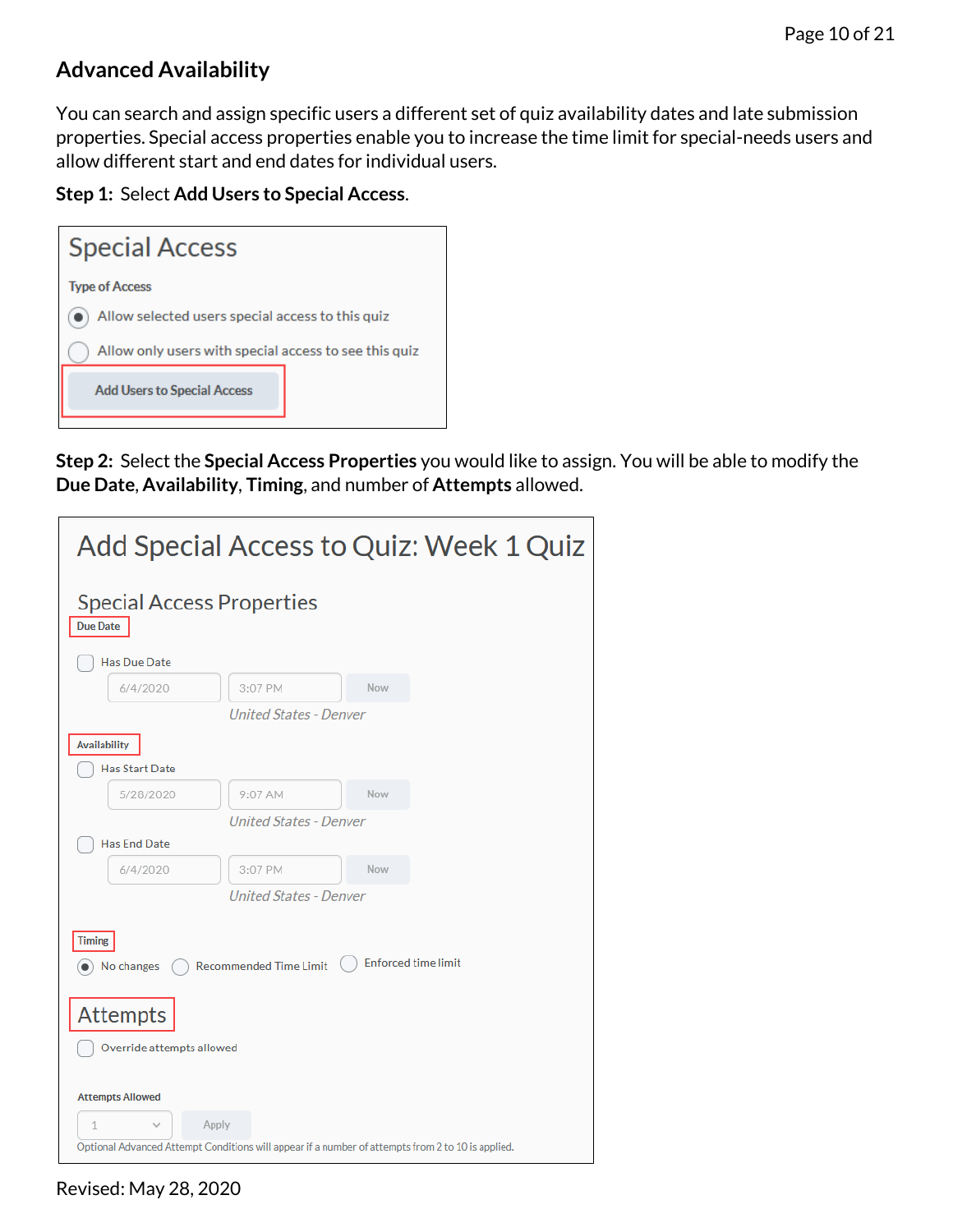**Step 3:** Select the **Users** you are allowing special access. Select **Add Special Access**.

| Users                               |                                               |  |  |
|-------------------------------------|-----------------------------------------------|--|--|
|                                     | Q<br><b>Show Search Options</b><br>Search For |  |  |
|                                     |                                               |  |  |
|                                     | First Name  , Last Name, Id                   |  |  |
|                                     | ACC Student19 (Id: student19)                 |  |  |
|                                     | ACC Student21 (Id: student21)                 |  |  |
|                                     | ACC Student22 (Id: student22)                 |  |  |
|                                     | ACC Student23 (Id: student23)                 |  |  |
|                                     | ACC Student24 (Id: student24)                 |  |  |
|                                     | ACC Student26 (Id: student26)                 |  |  |
| <b>Add Special Access</b><br>Cancel |                                               |  |  |

**Step 4:** Select **Save** to save your changes.



Revised: May 28, 2020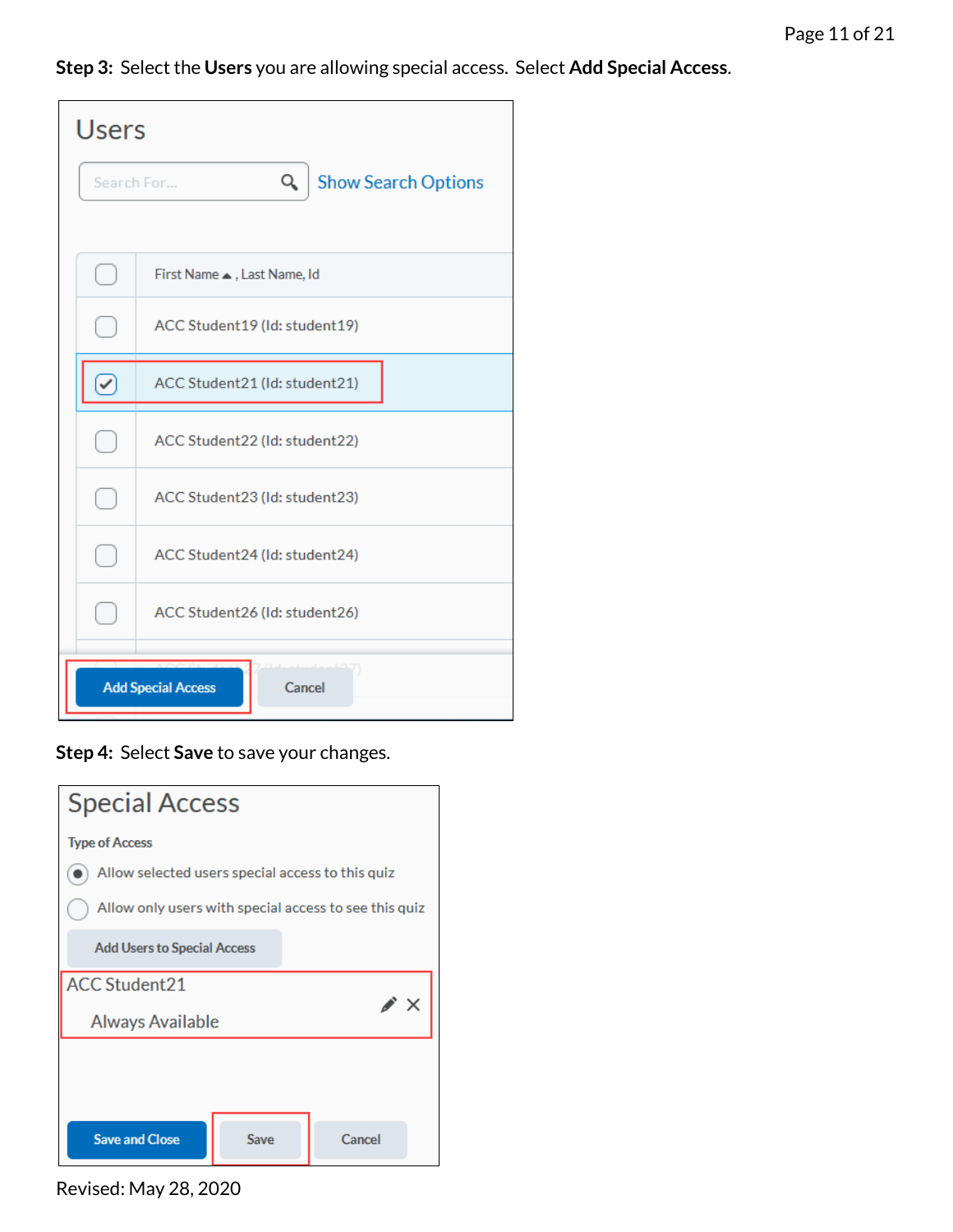## <span id="page-11-0"></span>**Understanding Assessment**

#### <span id="page-11-1"></span>**Assessment**

**Automatic Grade**: Users can see quiz grade immediately after completion and submission. **Grade Item:** Associates this quiz with a Grade Item in the grade book. You can select an existing grade item from the dropdown menu or create a new grade item by selecting **add grade item**. You can cause quiz scores to be automatically exported to the associated grade item by selecting **Allow automatic export to grades.**

**NOTE:** Please make sure that your grade item value matches the quiz point value.

**Auto Export to Grades:** The system can send auto-graded attempt scores directly to the grade book if a quiz is associated with a grade item.

<span id="page-11-2"></span>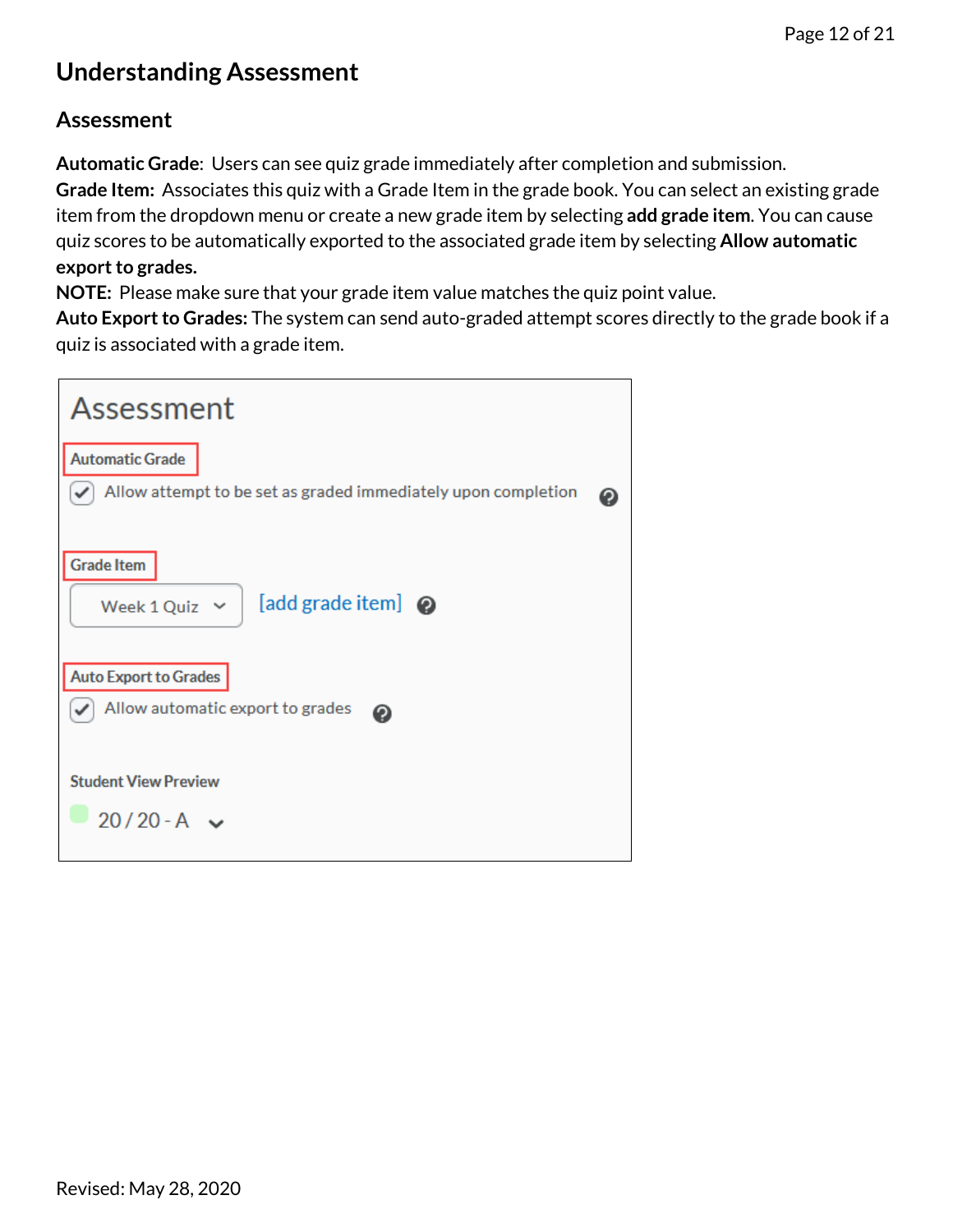### **Attempts**

You can allow users one or more quiz attempts and calculate a grade based on their highest attempt, lowest attempt, first attempt, last attempt, or average of all attempts.

Select **Save** to save your changes.

| <b>Attempts</b>                  |              |        |                                                                                                   |
|----------------------------------|--------------|--------|---------------------------------------------------------------------------------------------------|
| Attempts Allowed @               |              |        |                                                                                                   |
| $\checkmark$                     | <b>Apply</b> |        |                                                                                                   |
|                                  |              |        | Optional Advanced Attempt Conditions will appear if a number of attempts from 2 to 10 is applied. |
| <b>Overall Grade Calculation</b> |              |        |                                                                                                   |
| <b>Highest Attempt</b>           | $\checkmark$ |        |                                                                                                   |
|                                  |              |        |                                                                                                   |
| <b>Save and Close</b>            | Save         | Cancel |                                                                                                   |

## <span id="page-12-0"></span>**Understanding quiz objectives**

You can associate a quiz with a set of learning objectives and a competency structure that was set up previously.

| Edit Quiz - Week 1 Quiz .            |                                              |            |            |                         |                      |
|--------------------------------------|----------------------------------------------|------------|------------|-------------------------|----------------------|
| Properties                           | <b>Restrictions</b>                          | Assessment | Objectives | <b>Submission Views</b> | <b>Reports Setup</b> |
| Objectives                           |                                              |            |            |                         |                      |
| <b>Associate Learning Objectives</b> |                                              |            |            |                         |                      |
|                                      | There are no associated learning objectives. |            |            |                         |                      |
| <b>Save and Close</b>                |                                              |            |            |                         |                      |

Revised: May 28, 2020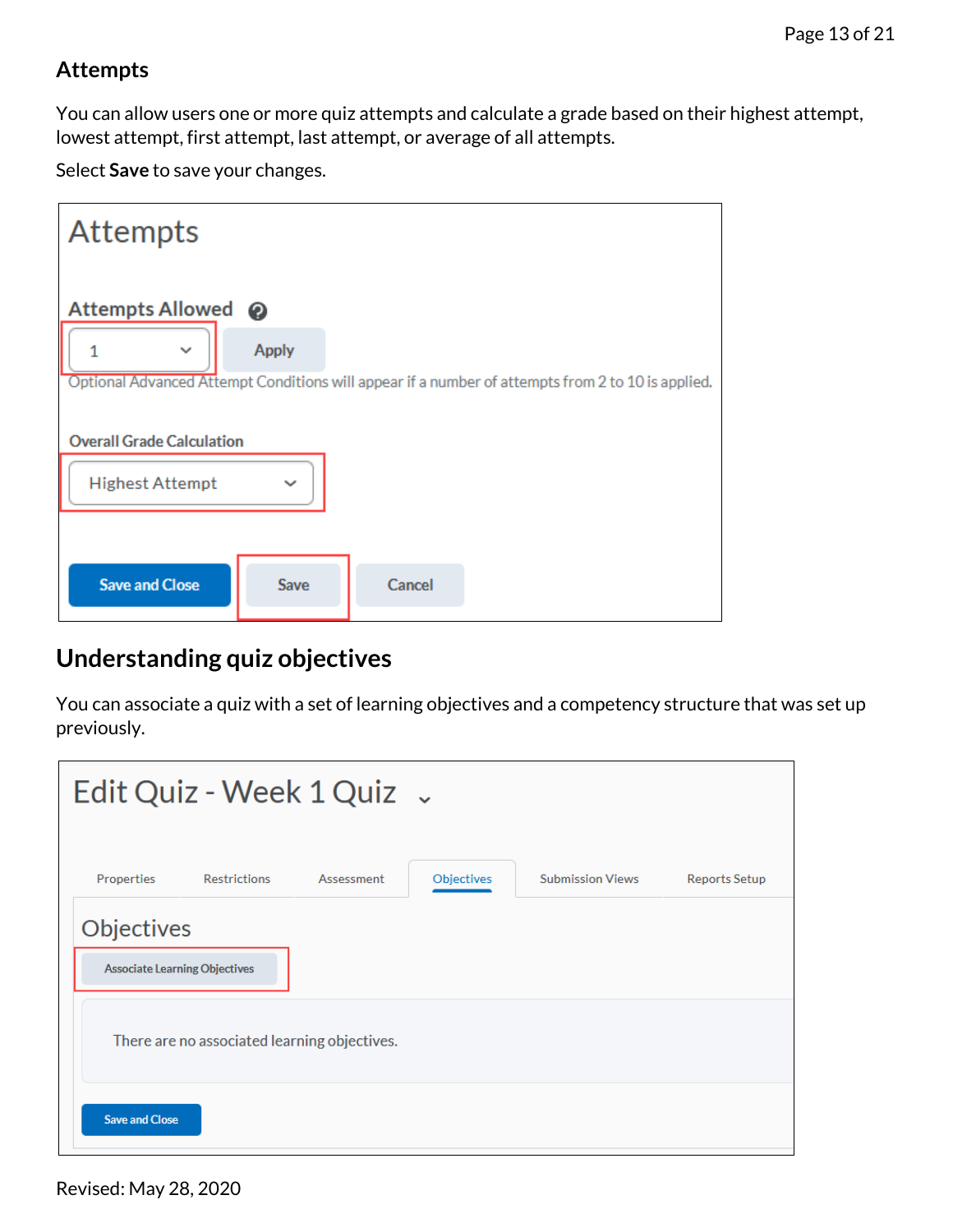## <span id="page-13-0"></span>**Understanding Submission Views**

### <span id="page-13-1"></span>**Default view**

A default quiz submission view will appear to users after each quiz attempt submission.

To make changes to the **Default View**, select it.

### <span id="page-13-2"></span>**Additional view**

You create an additional view to use by selecting **Add Additional View.**

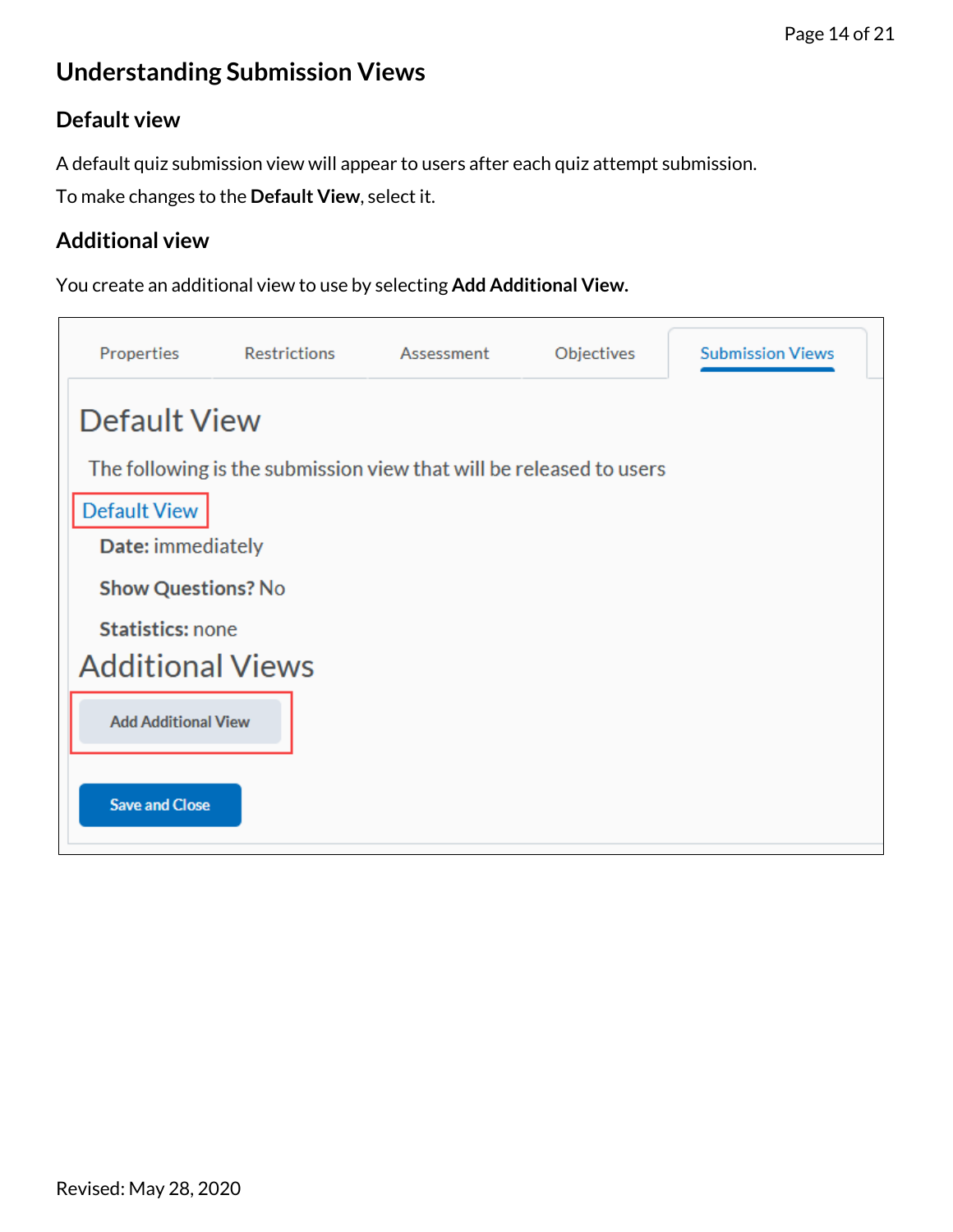#### <span id="page-14-0"></span>**Create an additional view**

After selecting **Add Additional View**:

• **In the View Properties** section give the new view a name and add a message, (optional) that will display to users after each submission.

| <b>Add View</b>                                                                                                                                                                                                              |              |              |  |  |
|------------------------------------------------------------------------------------------------------------------------------------------------------------------------------------------------------------------------------|--------------|--------------|--|--|
| <b>View Properties</b>                                                                                                                                                                                                       |              |              |  |  |
| Name*<br><b>Incorrect Answers</b><br>Message                                                                                                                                                                                 |              |              |  |  |
| 医三目<br>$I \underline{\cup}$<br>$\, {\bf B}$<br>$\hat{\mathbf{u}}$ $\sigma^{\rho}$<br>O<br>Paragraph $\sim$<br>Font Family $\sim$<br>$\overline{\phantom{a}}$<br>Size<br>$\overline{\phantom{a}}$<br>$\overline{\phantom{a}}$ | $\checkmark$ | $\mathbf{r}$ |  |  |
|                                                                                                                                                                                                                              |              |              |  |  |

- In the **View Restrictions** section you may set a date and time to determine when users will see the submission view.
- **You can also** limit the **IP Address** and the amount of time (in minutes) that the view will be available **(Limited Duration**).

| <b>View Restrictions</b>                                                                                                                                        |  |  |  |
|-----------------------------------------------------------------------------------------------------------------------------------------------------------------|--|--|--|
| Date<br><b>Now</b><br>5/28/2020<br>9:54 AM                                                                                                                      |  |  |  |
| <b>United States - Denver</b>                                                                                                                                   |  |  |  |
| <b>IP Address</b><br>IP Restriction (IPv4)                                                                                                                      |  |  |  |
| <b>Limited Duration</b><br>Limit the amount of time (in minutes) for which this view is available after the quiz is submitted<br>✓<br>minutes<br>3 <sub>b</sub> |  |  |  |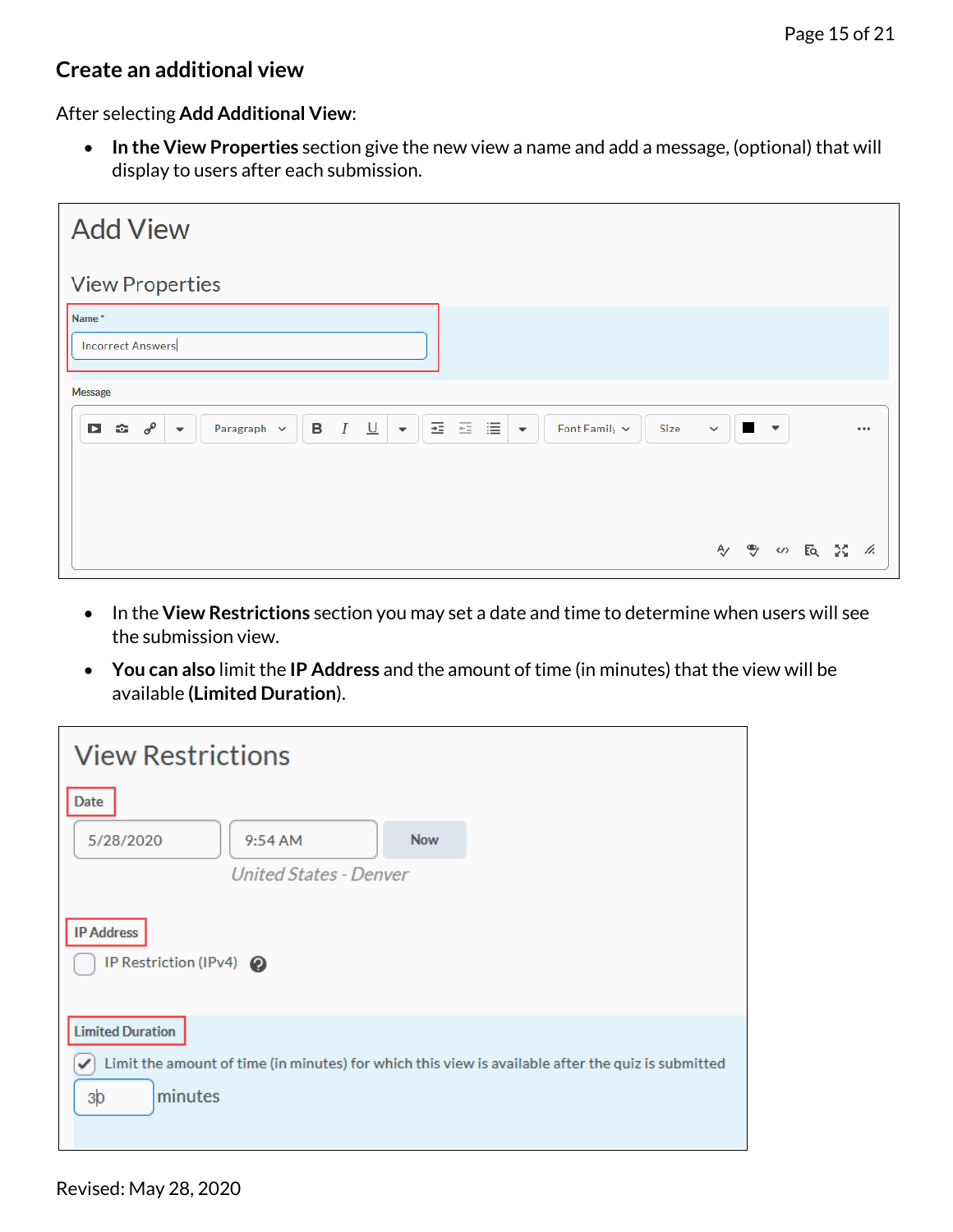In the **View Details** section, under **Show Questions?,** after selecting **Yes**, you can customize settings to:

- **Show questions answered incorrectly**
- **Show questions answered correctly**
- **Show all questions without user responses**
- **Show all questions with user responses**
- **Show question answers**

You can also choose whether or not to:

- **Show question answers**
- **Show question score and out of score**

Whether you select **Yes** or No, you can choose to **Show attempt score and overall score** and **Show class average** and **Show score distribution** (under Statistics).

After changes are made, select **Save**.

| <b>View Details</b>                     |                                                            |  |  |
|-----------------------------------------|------------------------------------------------------------|--|--|
| <b>Show Questions?</b>                  |                                                            |  |  |
| $\bullet$ ) Yes                         |                                                            |  |  |
|                                         | $\odot$ Show questions answered incorrectly $\odot$        |  |  |
|                                         | Show questions answered correctly $\bigcirc$               |  |  |
|                                         | Show all questions without user responses $\bullet$        |  |  |
|                                         | Show all questions with user responses $\bullet$           |  |  |
|                                         | Show question answers $\bullet$                            |  |  |
|                                         | $\blacktriangleright$ Show question score and out of score |  |  |
| No @                                    |                                                            |  |  |
|                                         |                                                            |  |  |
| <b>Score</b>                            |                                                            |  |  |
| ✓                                       | Show attempt score and overall attempt score @             |  |  |
|                                         |                                                            |  |  |
| <b>Statistics</b><br>Show class average |                                                            |  |  |
|                                         |                                                            |  |  |
| Show score distribution                 |                                                            |  |  |
|                                         |                                                            |  |  |
| <b>Save</b>                             | Cancel                                                     |  |  |

Revised: May 28, 2020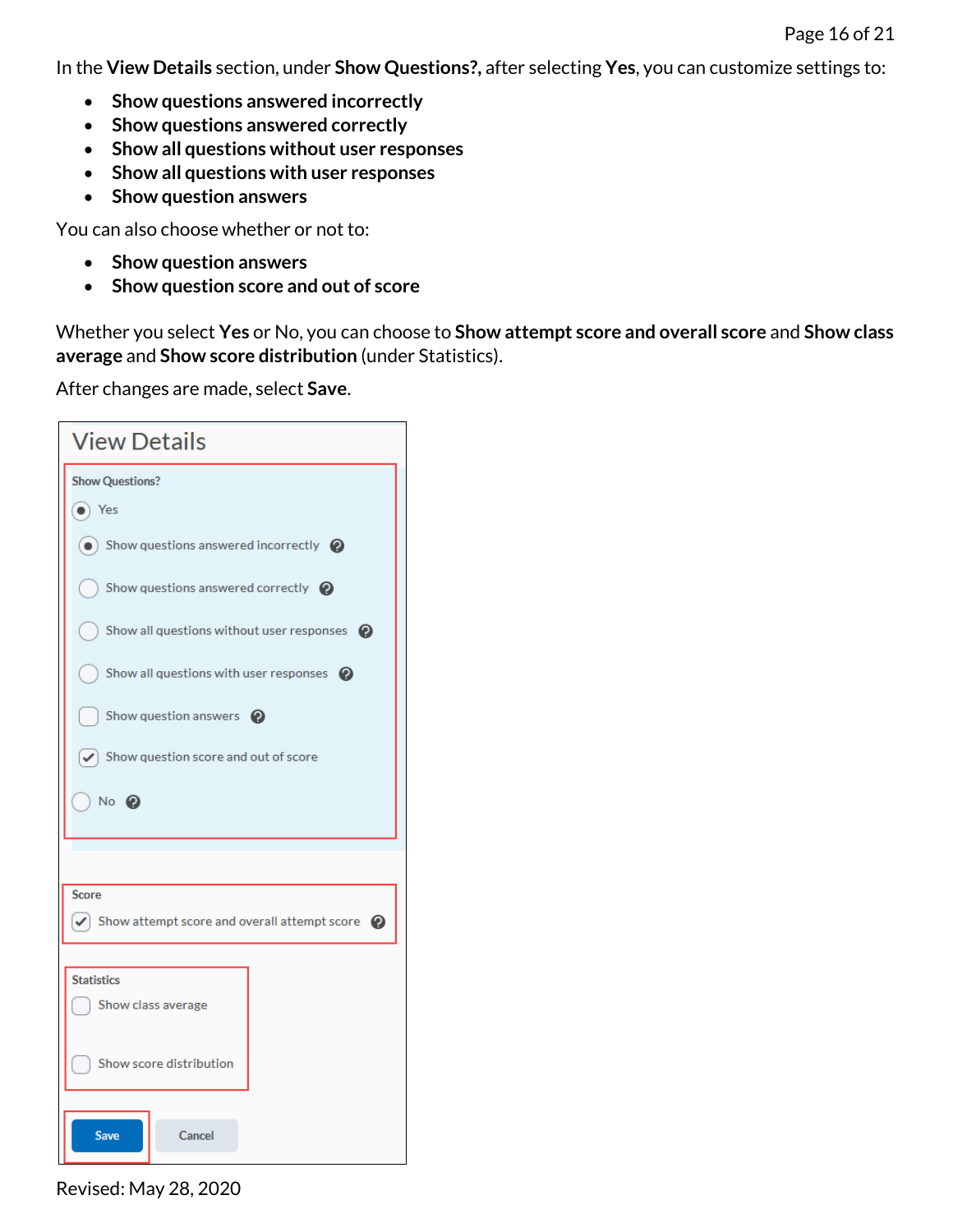## <span id="page-16-0"></span>**Understanding Reports Setup**

Use quiz reports to gather information on user performance. Quiz reports are different from quiz statistics; they collect and present more types of information than is available through statistics. Choose a report type to display question statistics, question details, users statistics, attempt details, or user attempts. You can also select a release date and choose which roles have permission to view each report.

### <span id="page-16-1"></span>**Create a Report**

#### Select **Add Report**.

|                                                                 |                     | Edit Quiz - Week $1$ Quiz $\sim$ |            |                         |               |
|-----------------------------------------------------------------|---------------------|----------------------------------|------------|-------------------------|---------------|
| Properties                                                      | <b>Restrictions</b> | Assessment                       | Objectives | <b>Submission Views</b> | Reports Setup |
| Reports<br><b>Add Report</b><br>There are no reports available. |                     |                                  |            |                         |               |
| <b>Save and Close</b>                                           |                     |                                  |            |                         |               |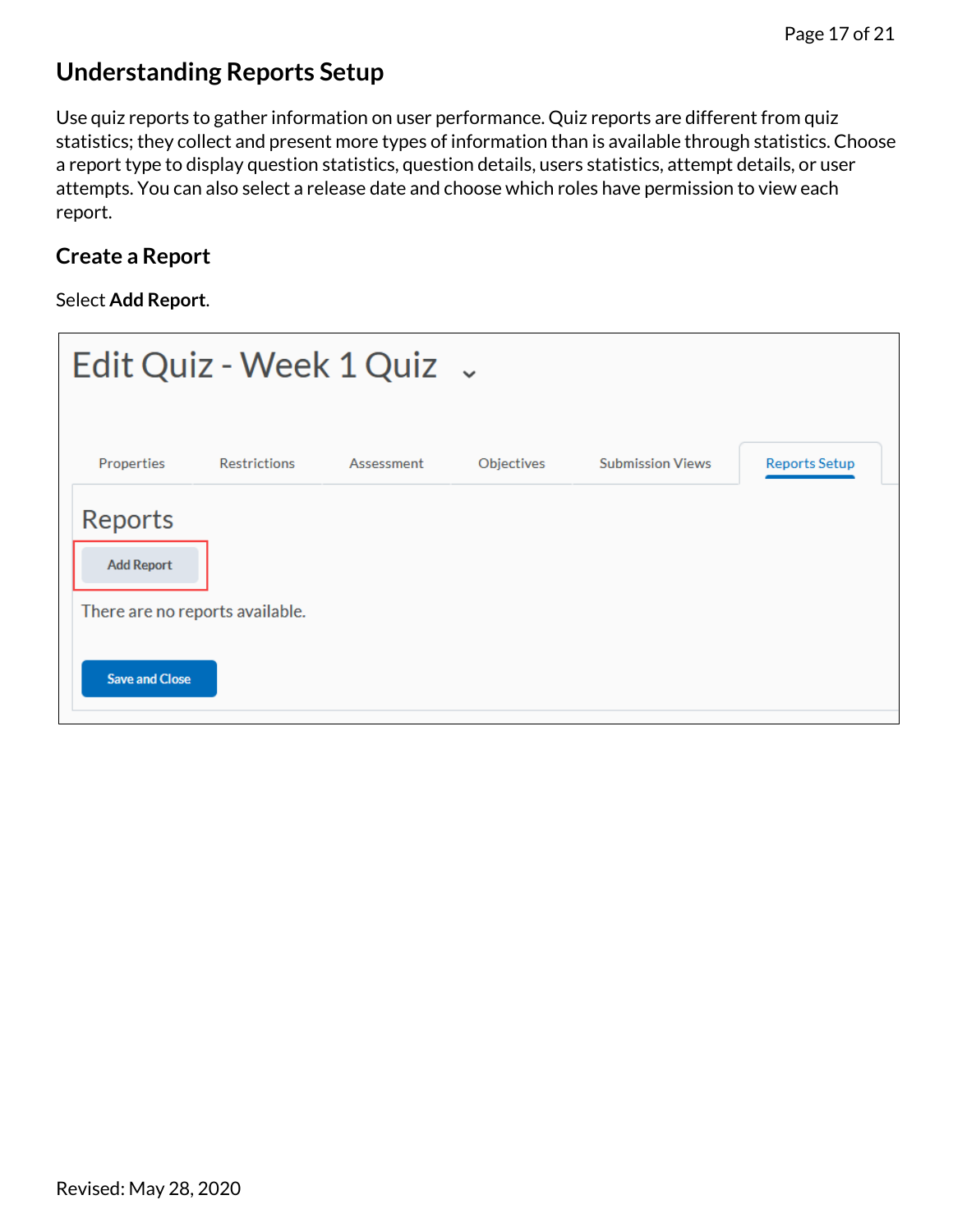Type in a **Report Name** and select a **Report Type**:

**Question Statistics** includes options for:

- Display class average
- Display score distribution
- Include bonus questions
- Show Out Of value
- Display Standard Deviation
- Display Point Biserial
- Display Discrimination Index

| <b>New Report</b>                            |
|----------------------------------------------|
| <b>Report Name*</b>                          |
| <b>Week 1 Quiz</b>                           |
| <b>Report Type</b>                           |
| <b>Question Statistics</b>                   |
| Display class average @<br>✓                 |
| Display score distribution @<br>✓            |
| Include bonus questions @<br>✓               |
| Show Out Of value @<br>$\checkmark$          |
| Display Standard Deviation @<br>$\checkmark$ |
| Display Point Biserial @                     |
| Display Discrimination Index @               |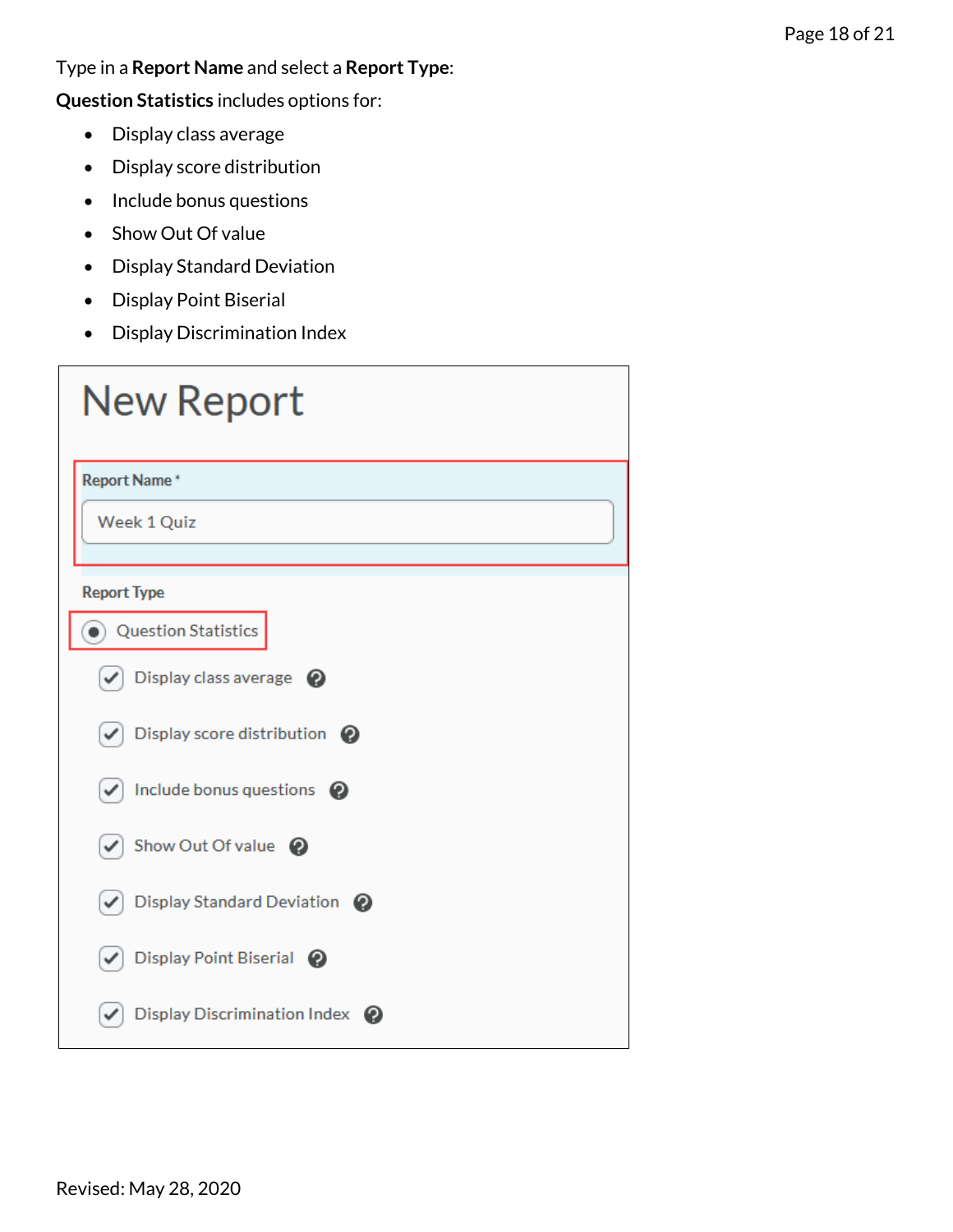Question Details includes:

- Display difficulty for each question
- Include text responses
- Include bonus questions
- Display private comments from sections
- Display Standard Deviation
- Display Point Biserial
- Display Discrimination Index



**Users Statistics** includes:

- Display class average
- Display score distribution
- Display Org Defined ID



Revised: May 28, 2020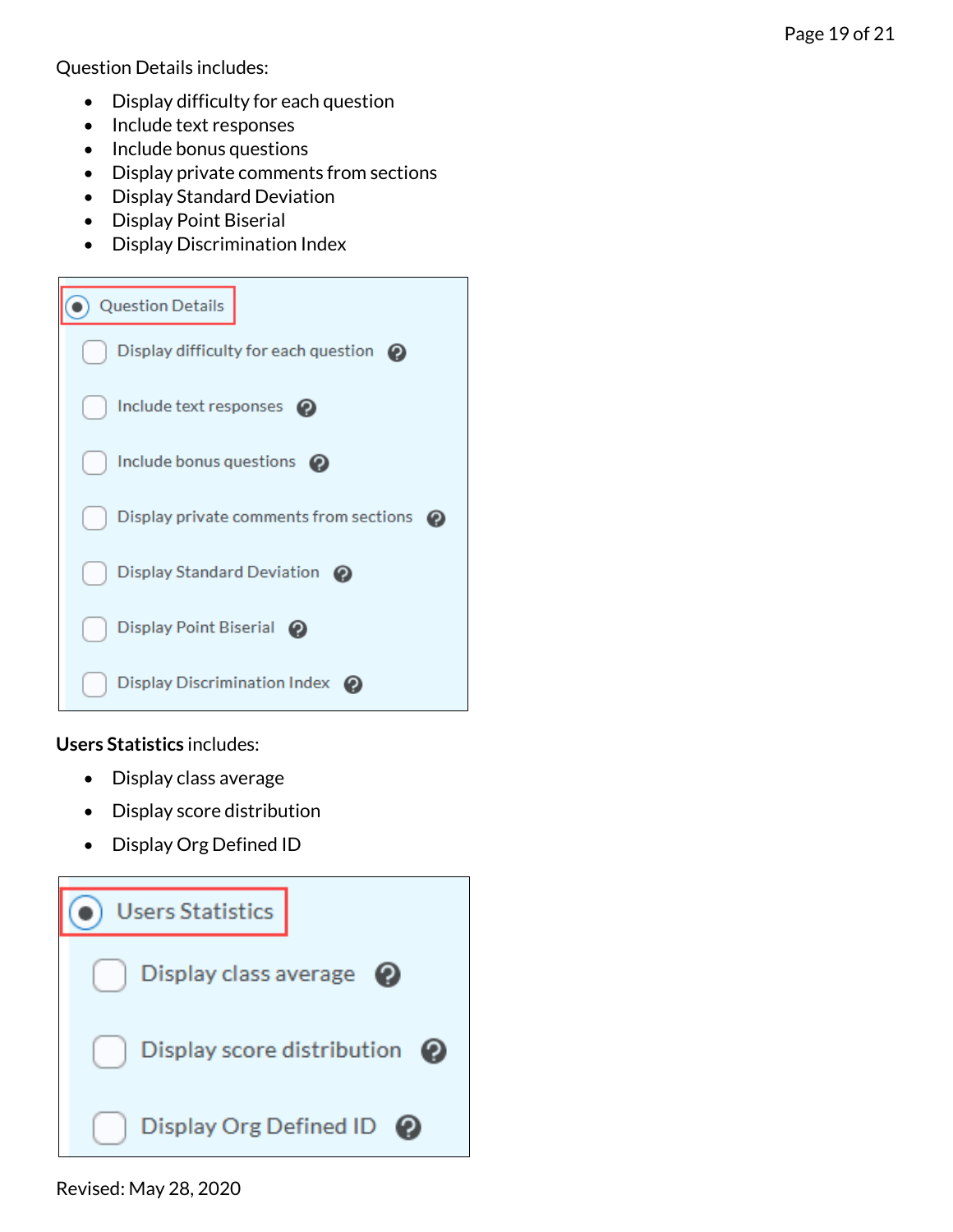**Attempts Details** includes:

- Display Org Defined ID
- Display attempt duration



**User Attempts** includes:

• Display Org Defined ID

| <b>User Attempts</b>     |  |
|--------------------------|--|
| Display Org Defined ID @ |  |

In the **Release** section you can choose to **immediately** release the report after a quiz submission, or enter an alternate date and time.

| <b>Release</b> |                               |     |
|----------------|-------------------------------|-----|
| immediately    |                               |     |
| 5/28/2020      | 10:08 AM                      | Now |
|                | <b>United States - Denver</b> |     |